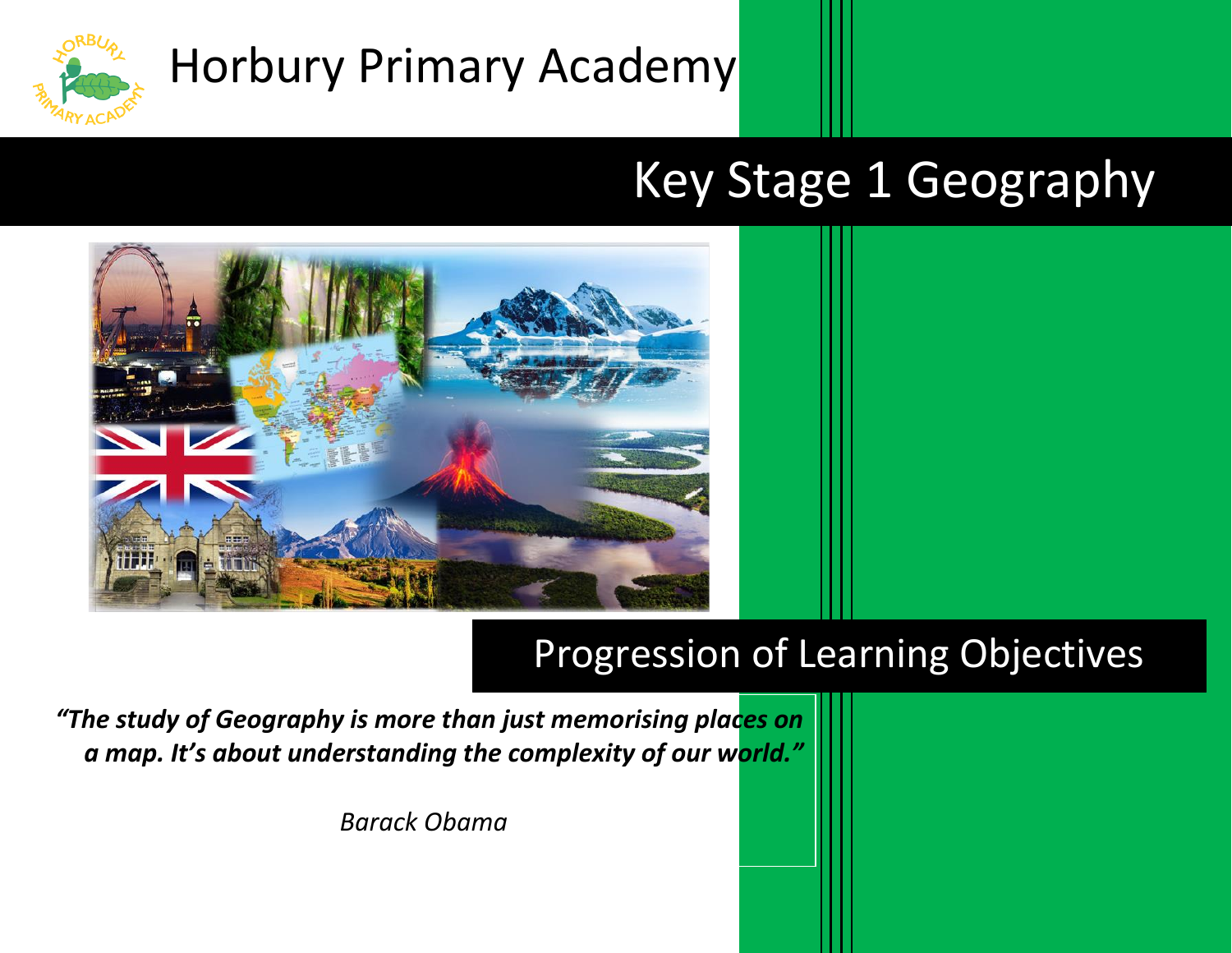### **Geography: Key Stage One**

#### **National Curriculum**

Pupils should develop knowledge about the world, the United Kingdom and their locality. They should understand basic subject-specific vocabulary relating to human and physical geography and begin to use geographical skills, including first-hand observation, to enhance their locational awareness.

| <b>Locational Knowledge</b>                                                                                                                                                                                   | <b>Place Knowledge</b>                                                                                                                                                                                                 | <b>Human and Physical Geography</b>                                                                                                                                                                                                                                                                                                                                                                                                                                                                                                  | <b>Skills and Fieldwork</b>                                                                                                                                                                                                                                                                                    |
|---------------------------------------------------------------------------------------------------------------------------------------------------------------------------------------------------------------|------------------------------------------------------------------------------------------------------------------------------------------------------------------------------------------------------------------------|--------------------------------------------------------------------------------------------------------------------------------------------------------------------------------------------------------------------------------------------------------------------------------------------------------------------------------------------------------------------------------------------------------------------------------------------------------------------------------------------------------------------------------------|----------------------------------------------------------------------------------------------------------------------------------------------------------------------------------------------------------------------------------------------------------------------------------------------------------------|
| Name and locate the world's seven<br>continents and five oceans<br>Name, locate and identify<br>characteristics of the four countries<br>and capital cities of the United<br>Kingdom and its surrounding seas | Understand geographical similarities<br>and differences through studying the<br>human and physical geography of a<br>small area of the United Kingdom,<br>and of a small area in a contrasting<br>non-European country | Identify seasonal and daily weather patterns<br>in the United Kingdom and the location of hot<br>and cold areas of the world in relation to the<br>Equator and the North and South Poles<br>use basic geographical vocabulary to refer to:<br>key physical features, including:<br>beach, cliff, coast, forest, hill,<br>mountain, sea, ocean, river, soil,<br>valley, vegetation, season and<br>weather<br>key human features, including city,<br>$\circ$<br>town, village, factory, farm, house,<br>office, port, harbour and shop | Use world maps, atlases and globes<br>Use simple compass directions and<br>locational and directional language to<br>describe the location of features and<br>routes on a map<br>Use aerial photos, construct simple<br>maps and construct a basic key<br>Undertake simple fieldwork within<br>school locality |

| <b>Geography Coverage: Key Stage One</b> |                                                    |                                                                                   |  |  |
|------------------------------------------|----------------------------------------------------|-----------------------------------------------------------------------------------|--|--|
|                                          | Year 1                                             | Year 2                                                                            |  |  |
| <b>Locational Knowledge</b>              | The United Kingdom                                 | <b>Continents and Oceans</b><br><b>Features of Seasides</b>                       |  |  |
| <b>Place Knowledge</b>                   |                                                    | Sensational Safari                                                                |  |  |
| <b>Human and Physical</b><br>Geography   | Local Area - Horbury<br><b>Hot and Cold Places</b> | <b>Continents and Oceans</b><br><b>Features of Seasides</b>                       |  |  |
| <b>Skills and Fieldwork</b>              | Local Area - Horbury<br><b>Hot and Cold Places</b> | <b>Continents and Oceans</b><br>Sensational Safari<br><b>Features of Seasides</b> |  |  |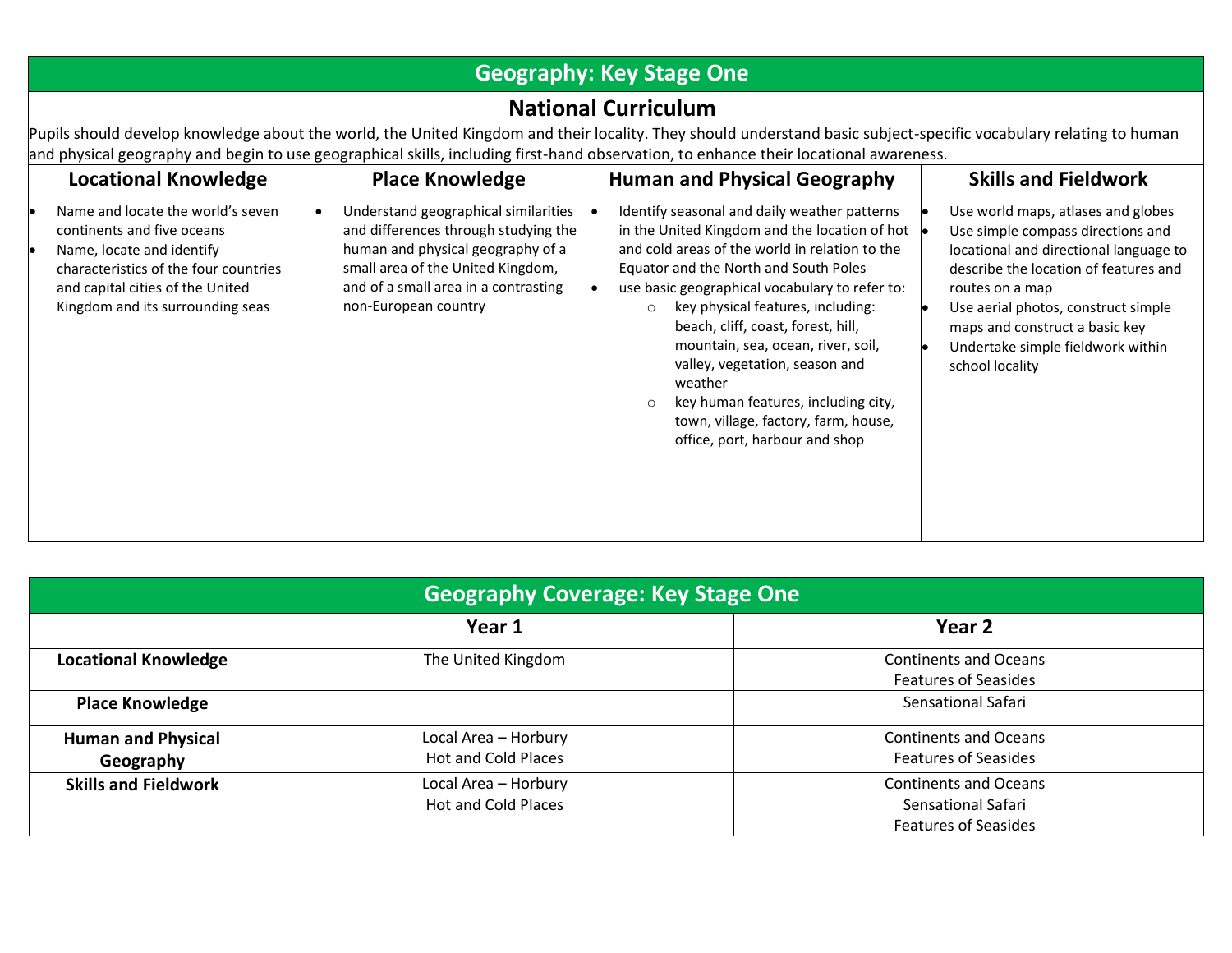| <b>Geography: Key Stage One</b>                                                                                                                                                                                      |                                                                                                                                                                                                                                                                                                                                                                                                                                  |                        |                                                                                                                                                                                                                                                                                    |                                                                                                                                                                                                                                                                                                                      |                                                                                                                                                                                                       |
|----------------------------------------------------------------------------------------------------------------------------------------------------------------------------------------------------------------------|----------------------------------------------------------------------------------------------------------------------------------------------------------------------------------------------------------------------------------------------------------------------------------------------------------------------------------------------------------------------------------------------------------------------------------|------------------------|------------------------------------------------------------------------------------------------------------------------------------------------------------------------------------------------------------------------------------------------------------------------------------|----------------------------------------------------------------------------------------------------------------------------------------------------------------------------------------------------------------------------------------------------------------------------------------------------------------------|-------------------------------------------------------------------------------------------------------------------------------------------------------------------------------------------------------|
| <b>Topics Include:</b><br>Local Area - Horbury, Hot and Cold Regions, The United Kingdom (Yr1)<br>Continents and Oceans, Sensational Safari - Kenya, Features of Seasides (Yr2)<br><b>National Curriculum Links:</b> |                                                                                                                                                                                                                                                                                                                                                                                                                                  |                        |                                                                                                                                                                                                                                                                                    |                                                                                                                                                                                                                                                                                                                      |                                                                                                                                                                                                       |
|                                                                                                                                                                                                                      | <b>Locational Knowledge</b>                                                                                                                                                                                                                                                                                                                                                                                                      | <b>Place Knowledge</b> | <b>Human and Physical</b>                                                                                                                                                                                                                                                          | <b>Skills and Fieldwork</b>                                                                                                                                                                                                                                                                                          | <b>Vocabulary</b>                                                                                                                                                                                     |
|                                                                                                                                                                                                                      |                                                                                                                                                                                                                                                                                                                                                                                                                                  |                        | Geography                                                                                                                                                                                                                                                                          |                                                                                                                                                                                                                                                                                                                      |                                                                                                                                                                                                       |
| - Horbury<br>-Local Area<br>Year 1                                                                                                                                                                                   |                                                                                                                                                                                                                                                                                                                                                                                                                                  |                        | I know that Horbury is a town,<br>Wakefield is the city, West Yorkshire is<br>the county and England is the country<br>I can name key landmarks (human<br>features) in Horbury e.g., Post Office,<br>Community Centre, Church<br>I can explain where I live and know my<br>address | I can identify (human features)<br>key landmarks within Horbury<br>by going on a local walk<br>I can use a simple map to show<br>my journey around the local<br>area<br>I can use aerial photographs of<br>my local area to describe what I<br>saw on the walk<br>I can use Google Maps to locate<br>my home address | Horbury<br>Wakefield<br>City<br>Town<br>England<br>Country<br>Post Office<br>Church<br><b>Community Centre</b><br>Address<br>Postcode<br>Local<br>Journey<br>Map<br>Aerial photographs<br>Google Maps |
| <b>United Kingdom</b><br>$\mathbf{I}$<br>Year <sub>1</sub>                                                                                                                                                           | I can locate the four<br>countries of the United<br>Kingdom on a map<br>(England, Scotland, Wales,<br>Northern Ireland)<br>I know that a capital city is<br>the large/main city in the<br>country<br>I can name and locate the<br>capital cities of the United<br>Kingdom (London,<br>Edinburgh, Cardiff, Belfast<br>I can identify the<br>characteristics for each<br>country of the United<br>Kingdom e.g. flag, symbol<br>etc |                        |                                                                                                                                                                                                                                                                                    |                                                                                                                                                                                                                                                                                                                      | .ocate<br>Country<br>United Kingdom<br>England<br>Scotland<br>Wales<br>Northern Ireland<br>Capital City<br>London<br>Edinburgh<br>Cardiff<br><b>Belfast</b><br>Symbol                                 |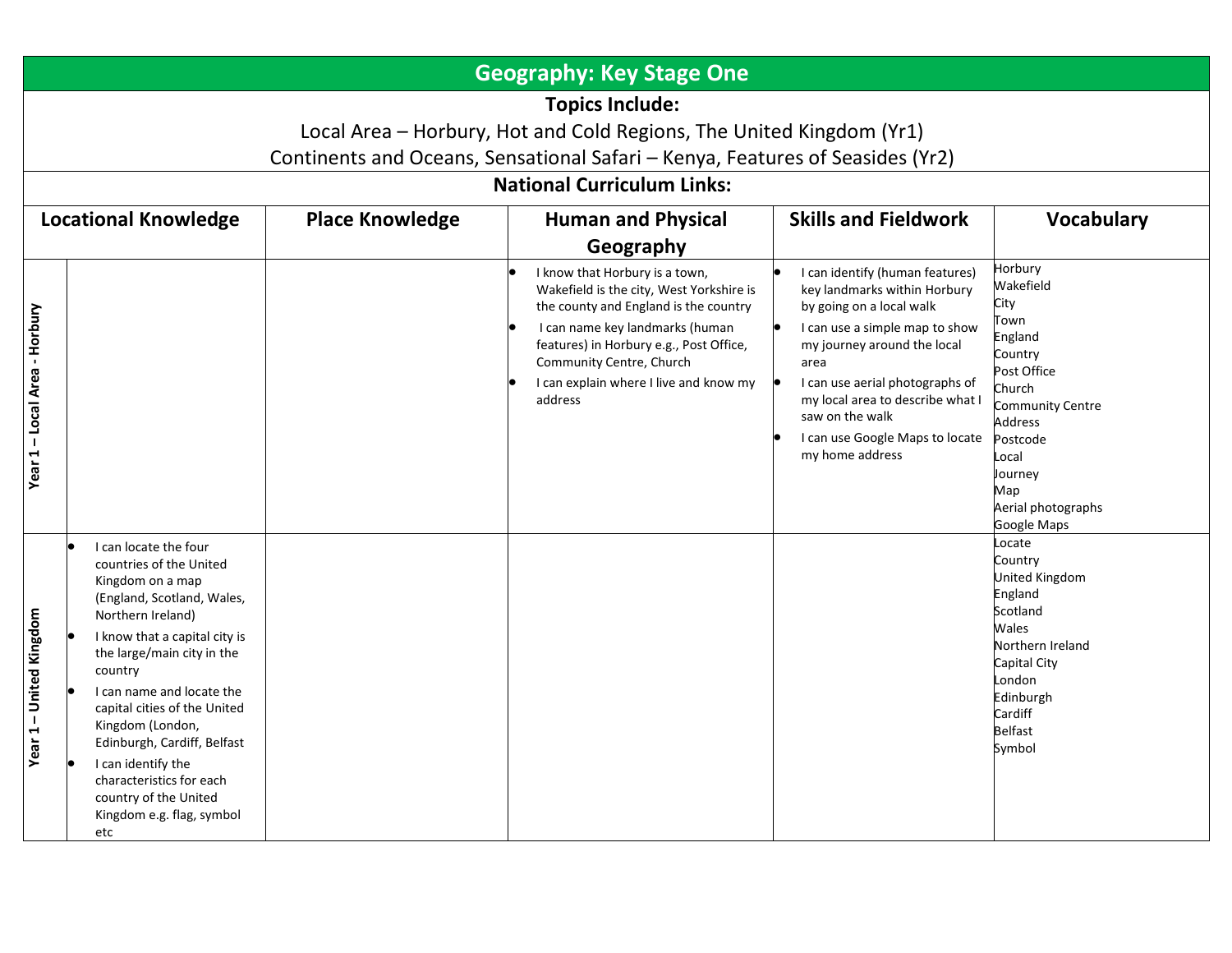| Year 1 Hot and Cold Regions                       |                                                                                                                                                                                                                                                                                                                                                                                                                          | I can name the four seasons and<br>I can use a map of the world to<br>describe the weather in each (Spring,<br>locate hot and cold places<br>Summer, Autumn, Winter)<br>I can use a globe to identify<br>where North Pole and South<br>I can keep a daily weather chart to<br>show the weather<br>Pole is<br>I know that hot places in the world are<br>close to the equator and cold places are<br>further away from the equator<br>• I know where the North Pole and South<br>Pole are<br>I can recognise the features of a hot<br>and a cold place (Antarctica/Desert)<br>I can identify the animals that live in hot<br>and cold places and recognise how they<br>adapt<br>I can describe an animal that lives in a<br>hot or cold place.<br>I can compare a pack list for a trip to a<br>hot place with a list for a cold place.<br>I can describe what they would see in a<br>hot or cold place. | Seasons<br>Spring<br>Summer<br>Autumn<br>Winter<br>Weather<br>Weather chart<br>Equator<br>North Pole<br>South Pole<br>Hot<br>Cold<br>Antarctica<br><b>Desert</b><br>Animals         |
|---------------------------------------------------|--------------------------------------------------------------------------------------------------------------------------------------------------------------------------------------------------------------------------------------------------------------------------------------------------------------------------------------------------------------------------------------------------------------------------|--------------------------------------------------------------------------------------------------------------------------------------------------------------------------------------------------------------------------------------------------------------------------------------------------------------------------------------------------------------------------------------------------------------------------------------------------------------------------------------------------------------------------------------------------------------------------------------------------------------------------------------------------------------------------------------------------------------------------------------------------------------------------------------------------------------------------------------------------------------------------------------------------------|-------------------------------------------------------------------------------------------------------------------------------------------------------------------------------------|
| <b>Continents and Oceans</b><br>Year <sub>2</sub> | I know that a continent is a<br>large area of land that is<br>split into different countries<br>I can name and locate the<br>seven continents on a world<br>map (North America, South<br>America, Europe, Asia,<br>Australasia, Africa,<br>Antarctica<br>I know that an ocean is a<br>large area of water<br>I can name and locate the<br>five oceans on a world map<br>(Atlantic, Pacific, Indian,<br>Arctic, Southern) | I know that physical geography relates<br>I can use a globe/atlas to locate<br>to things around that are made by<br>the seven continents of the<br>nature e.g., mountains, rivers, sea<br>world<br>I can use a globe/atlas to locate<br>I know that human geography relates to<br>things that are made by humans e.g.,<br>the five oceans of the world<br>city, town, village, offices<br>I can use a map of the United<br>I can identify the physical and human<br>Kingdom to locate Horbury and<br>features in London<br>London<br>I can identify the physical features<br>within a continent (Europe) e.g., the<br>river Siene in France, the Alps<br>I can identify the human features within<br>a continent (Europe) e.g., the Eiffel<br>Tower, Arc de Triomphe<br>I can research and present contrasting<br>facts about other continents                                                         | Continent<br>Land<br>Countries<br>Locate<br>Ocean<br>Human geography<br>Physical geography<br>Mountain<br><b>Rivers</b><br>Seas<br>City<br>Town<br>Village<br>Globe<br>Atlas<br>Map |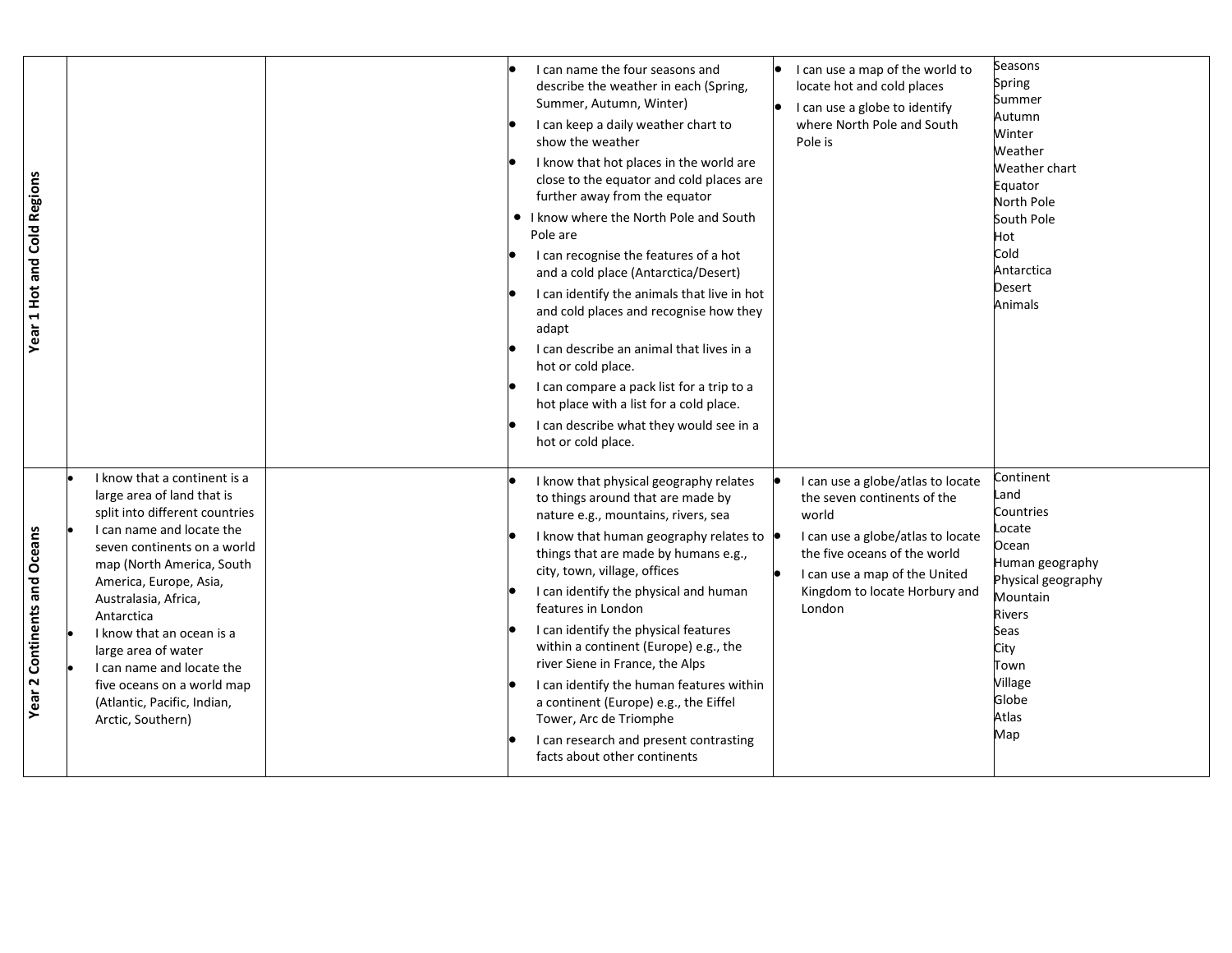| Year 2 Sensational Safari/Kenya | I know that climate means what<br>٠<br>the weather is like in a particular<br>place over a period of time<br>I know that the equator is a line<br>$\bullet$<br>that goes all the way around the<br>middle of the Earth, and this is<br>where the all the hottest countries<br>are<br>I know that the climate in Kenya is<br>٠<br>very hot as it is on the Equator line<br>I know that Kenya has wet and dry<br>$\bullet$<br>seasons<br>I know what I would pack to take<br>on trip to a hot country like Kenya<br>(t-shirts, shorts, suncream etc)<br>I know which animals live in the<br>safari in Kenya (lions, elephants,<br>giraffes, zebras etc)<br>I can identify the different<br>$\bullet$<br>landscapes (physical geography) in<br>Kenya e.g., mountains, valleys,<br>grasslands, savannah, beaches<br>I can identify the human<br>$\bullet$<br>geographical features in Kenya<br>e.g., city, town, village<br>I know that traditional people live<br>$\bullet$<br>in some places of Kenya<br>I know that the Maasai tribe live in<br>the Maasai Mara in houses made<br>out of mud and stones<br>I can describe the lifestyles and<br>$\bullet$<br>culture of the Maasai tribe e.g.,<br>clothing, jobs (herders)<br>I know the Maasai tribe protect | I can locate the continent of<br>Africa on map of the world<br>I can locate Kenya on a map of<br>Africa<br>I can use compass points north,<br>east, south and west to describe<br>the locations of different animals<br>in a picture | Kenya<br>Climate<br>Equator<br>Safari animals<br>Physical geography<br>Human geography<br>Mountains<br>Valleys<br>Grasslands<br>Savannah<br><b>Beaches</b><br>City<br>Town<br>Village<br>Maasai tribe<br>Culture<br><b>Herders</b><br>North<br>East<br>South<br>West<br>Compass |
|---------------------------------|--------------------------------------------------------------------------------------------------------------------------------------------------------------------------------------------------------------------------------------------------------------------------------------------------------------------------------------------------------------------------------------------------------------------------------------------------------------------------------------------------------------------------------------------------------------------------------------------------------------------------------------------------------------------------------------------------------------------------------------------------------------------------------------------------------------------------------------------------------------------------------------------------------------------------------------------------------------------------------------------------------------------------------------------------------------------------------------------------------------------------------------------------------------------------------------------------------------------------------------------------------------|--------------------------------------------------------------------------------------------------------------------------------------------------------------------------------------------------------------------------------------|---------------------------------------------------------------------------------------------------------------------------------------------------------------------------------------------------------------------------------------------------------------------------------|
|                                 |                                                                                                                                                                                                                                                                                                                                                                                                                                                                                                                                                                                                                                                                                                                                                                                                                                                                                                                                                                                                                                                                                                                                                                                                                                                              |                                                                                                                                                                                                                                      |                                                                                                                                                                                                                                                                                 |
|                                 | their homes from animals by<br>building a fence of thorns and<br>branches                                                                                                                                                                                                                                                                                                                                                                                                                                                                                                                                                                                                                                                                                                                                                                                                                                                                                                                                                                                                                                                                                                                                                                                    |                                                                                                                                                                                                                                      |                                                                                                                                                                                                                                                                                 |
|                                 | I can compare the Kenyan village<br>of Samburu and the village of<br>Staithes in the United Kingdom                                                                                                                                                                                                                                                                                                                                                                                                                                                                                                                                                                                                                                                                                                                                                                                                                                                                                                                                                                                                                                                                                                                                                          |                                                                                                                                                                                                                                      |                                                                                                                                                                                                                                                                                 |